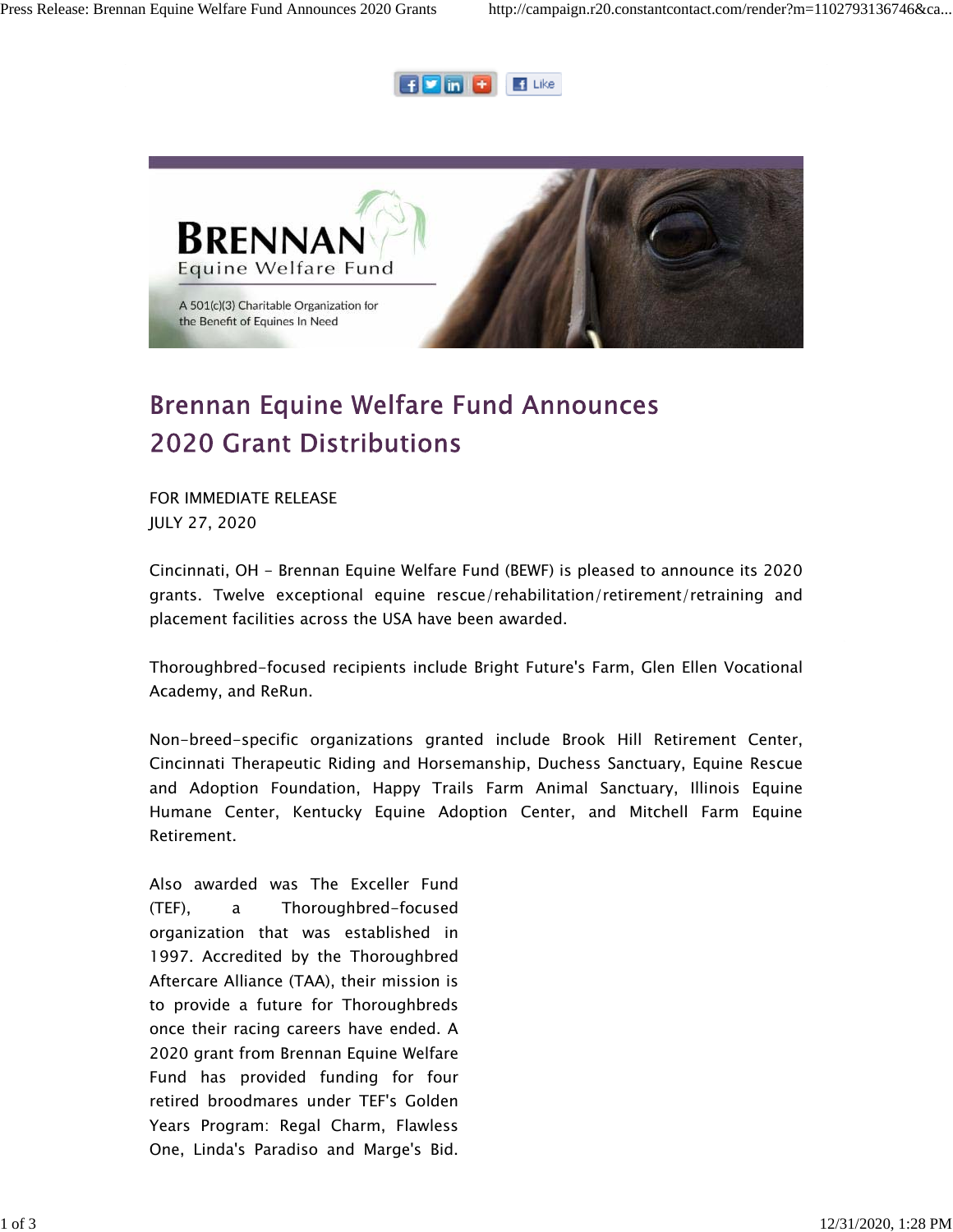Linda's Paradiso, after her racing career with multiple owners and trainers ended, and her career as a broodmare also ended, was facing the very real possibility of heading to livestock auction where her fate could not be guaranteed. However, a sticker found on her registration papers, placed there by a previous trainer, indicated that if the mare ever needed a soft place to land, that he would step up. Because of this accountability, Linda's Paradiso will live out the rest of her life with her other retired broodmare herd-mates. Despite being in their 20's, they all remain in good health, but do require supplemental feeding, supplements, and specialized veterinary and farrier care. Brennan Equine Welfare is pleased to partner with The Exceller Fund, and gives thanks to all donors who made this, and all 2020 grants, possible.



Linda's Paradiso

Brennan Equine Welfare Fund is a fund-raising, non-profit 501(c)(3) organization set up through The Greater Cincinnati Foundation. Grants from Brennan Equine Welfare Fund are used to serve equine rescue shelters across the country that provide dignity to final years of aged, injured, abused, starved and slaughter-bound horses, as well as those used in medical experimentation. This fund supports registered,  $501(c)(3)$ organizations that specialize in retirement and rehabilitation services and offer a peaceful and permanent sanctuary for these beautiful animals. Shelters, which offer carefully scrutinized adoption or re-placement services, are also supported. Established in 2000 by Linda Pavey, Brennan Equine Welfare Fund carries on the memory of her equine companion, Brennan (J.B.'s Hero), an off-the-track Thoroughbred.

For more information about Brennan Equine Welfare Fund, please visit the BEWF Website.

Donate to BEWF



(A 501(c)3 Fund of the Greater Cincinnati Foundation)